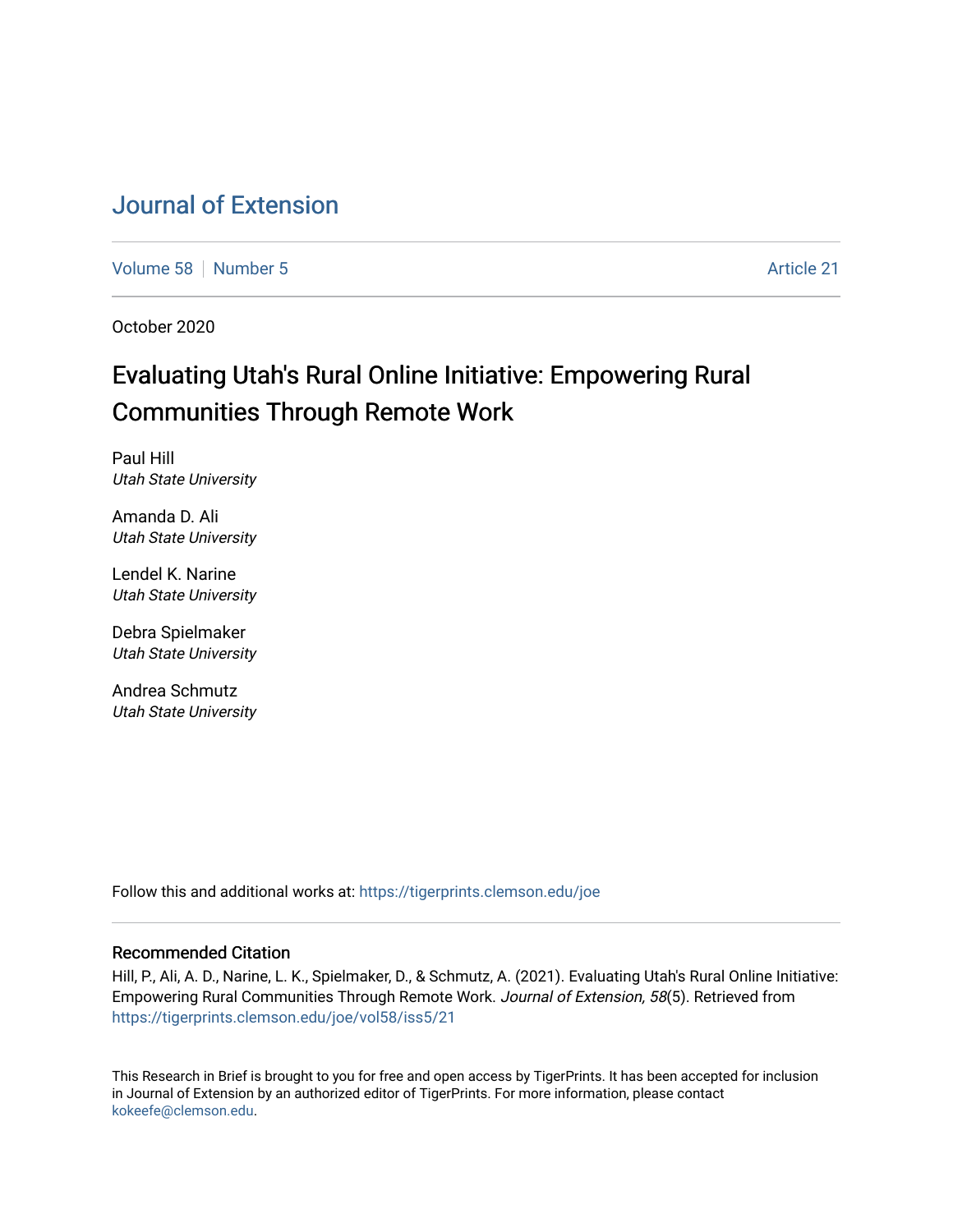

**October 2020 Volume 58 Number 5 Article #v58-5rb4 Research In Brief**

# **Evaluating Utah's Rural Online Initiative: Empowering Rural Communities Through Remote Work**

### **Abstract**

Utah's rural counties have experienced high levels of unemployment compared to the state's urban counties. Utah State University Extension developed a remote work educational program intended to reduce rural unemployment. We conducted a descriptive study to gather data from May–August 2019 participants (*N* = 1,025). Our results indicate that short-term outcomes from the course were realized. On average, participants experienced increases in knowledge, improved skills, and positive intentions toward seeking remote employment. We recommended formative evaluation for continuous course improvement and follow-up procedures to measure participants' success in securing remote employment. Extension professionals can plan and evaluate their programs using the framework presented in this article.

**Keywords:** [remote work](https://joe.org/search-results.php?cx=010816128502272931564%3Aopgn_voyplk&cof=FORID%3A10&ie=UTF-8&q=remote work&sa=Search+JOE#1039\), [telework](https://joe.org/search-results.php?cx=010816128502272931564%3Aopgn_voyplk&cof=FORID%3A10&ie=UTF-8&q=telework&sa=Search+JOE#1039\), [rural development](https://joe.org/search-results.php?cx=010816128502272931564%3Aopgn_voyplk&cof=FORID%3A10&ie=UTF-8&q=rural development&sa=Search+JOE#1039\), [public value](https://joe.org/search-results.php?cx=010816128502272931564%3Aopgn_voyplk&cof=FORID%3A10&ie=UTF-8&q=public value&sa=Search+JOE#1039\), [needs assessment](https://joe.org/search-results.php?cx=010816128502272931564%3Aopgn_voyplk&cof=FORID%3A10&ie=UTF-8&q=needs assessment&sa=Search+JOE#1039)

**Paul Hill** Extension Professor **Amanda D. Ali** Program Evaluator

**Lendel K. Narine** Evaluation Specialist

**Debra Spielmaker** Professor

**Andrea Schmutz** Extension Assistant Professor

Utah State University

## **Introduction and Conceptual Framework**

Extension professionals fulfill the land-grant university mission by translating and disseminating researchbased knowledge to communities through a wide range of nonformal educational programs (Franz & Townson, 2008; Garst & McCawley, 2015; Rasmussen, 1990). Extension programs are most effective when they specifically address identified problems faced by communities (Fetsch et al., 2012; Hetherington et al., 2019). As a result, there is increased pressure on Extension to provide relevant and impactful programs that address the critical needs of residents and communities (Braverman & Engle, 2009; Gagnon et al., 2015). The key issues affecting communities should inform Extension programming; Extension professionals should monitor community needs to design innovative, capacity-building educational programs where residents learn new knowledge and skills to respond to issues in their own communities (Graham et al., 2016).

Program planners at Utah State University (USU) Extension sought to understand the problems facing residents in urban and rural counties through a statewide needs assessment (Narine, 2019). A needs assessment is meant to guide relevant Extension programs (Garst & McCawley, 2015). Some needs identified in the assessment included well-paying jobs, steady jobs, and vocational skills programs. However, these needs are not unique to Utah. Thiede and Monnat (2016) explained that for decades jobs have been scarce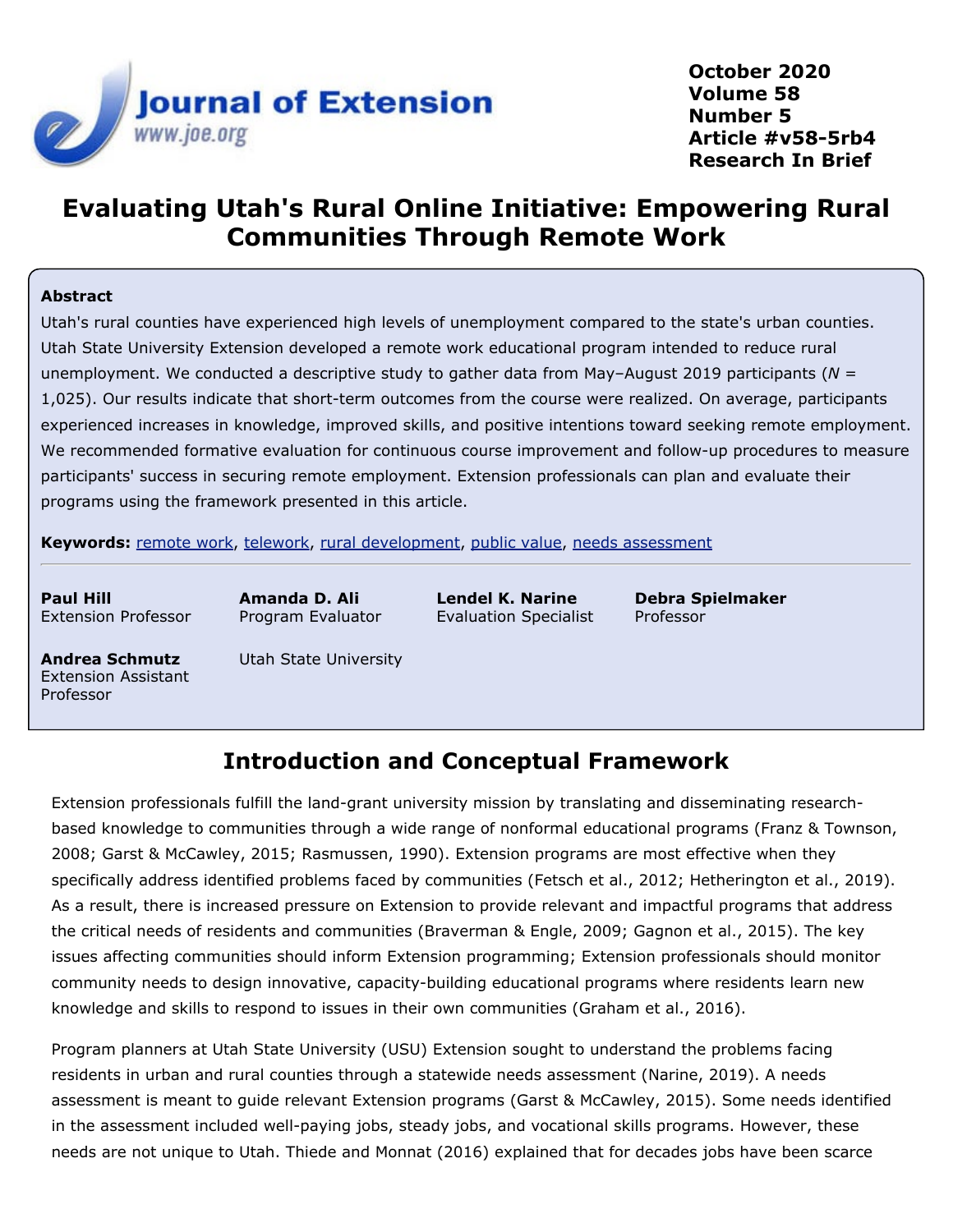and/or unstable in most rural communities in the West and Midwest. Additionally, Sherman (2006) found that residents from California's sparsely populated rural communities had to aggressively compete over the limited supply of mostly low-paying jobs. Pew Research reported lack of availability of jobs, lack of affordable housing, poverty, and unemployment as widespread problems across rural American communities (Parker et al., 2018). Because rural communities face low population density, residents more frequently deal with these issues as compared to residents in urban areas (Curtin & Cohn, 2015).

As a critical first step to program planning, we used the aforementioned recent statewide needs assessment (Narine, 2019) in our design and development of a new capacity-building program. Our intent was to address high-priority issues faced by residents of rural counties, namely lack of well-paying jobs, steady jobs, and vocational skills programs. Although Utah has experienced significant positive economic growth in recent years, including achievement of a statewide unemployment rate under 3% (Gochnour, 2019), many rural counties still experience increasing unemployment rates. Some rural counties have faced a 20% to 35% level of layoffs (Burkitt, 2017) due to automation and declines in extraction industries. Given increasing rural unemployment rates and the intergenerational poverty designation in 11 of Utah's 29 counties, USU Extension was appropriated \$2.2 million in funding by the Utah Legislature to design and develop a pilot program to address declining economic growth in rural counties. USU Extension developed the Rural Online Initiative (ROI) to provide rural residents with the skills needed to engage in remote work opportunities. USU Extension recognized remote work as a solution to unemployment in rural communities as it facilitates job creation without rural-urban migration and facilitates additional income for rural residents (Greer & Payne, 2014).

Remote work opportunities in the United States have increased by approximately 159% since 2005 (Gardner & Lister, 2017). This change aligns with the decreasing number of employees assigned to physical workplaces (Brotherton, 2012). Similarly, 94% of the net employment growth in the United States from 2005 to 2015 "occurred in alternative work arrangements" (Katz & Krueger, 2016, p. 7). These trends suggest an opportunity to connect residents in rural Utah to remote work. By investing in remote work education, rural communities can become sustainable over the long term because compatible skills can be transferred to other jobs (Venkatesh & Speier, 2000). Remote jobs also are well paying and steady and save households the cost of travel to and from physical work locations (Bibby, 2019). However, there are some challenges associated with working remotely. These include workflow disruptions, isolation, burnout, and difficulties in seamless collaborations (Greer & Payne, 2014; Mahler, 2012; Pyöriä, 2011).

To address these challenges, we designed the Master Remote Work Professional (MRWP) certificate course under the ROI. The MRWP course provides specialized training and services for remote employees, online freelancers, and e-commerce entrepreneurs (Reese et al., 2018). We piloted this online course in 2018 (Gillmor, 2018; Noel & Hinkins, 2018), with the overall goal of reducing the social and economic problems of rural unemployment in Utah through remote work opportunities. Our main objective was to target the human capacity of rural communities by educating residents on securing well-paying and steady remote jobs. Through eight modules, participants learn the skills needed to transition from physical or on-site work to a virtual career. A summary of each module is provided in Table 1.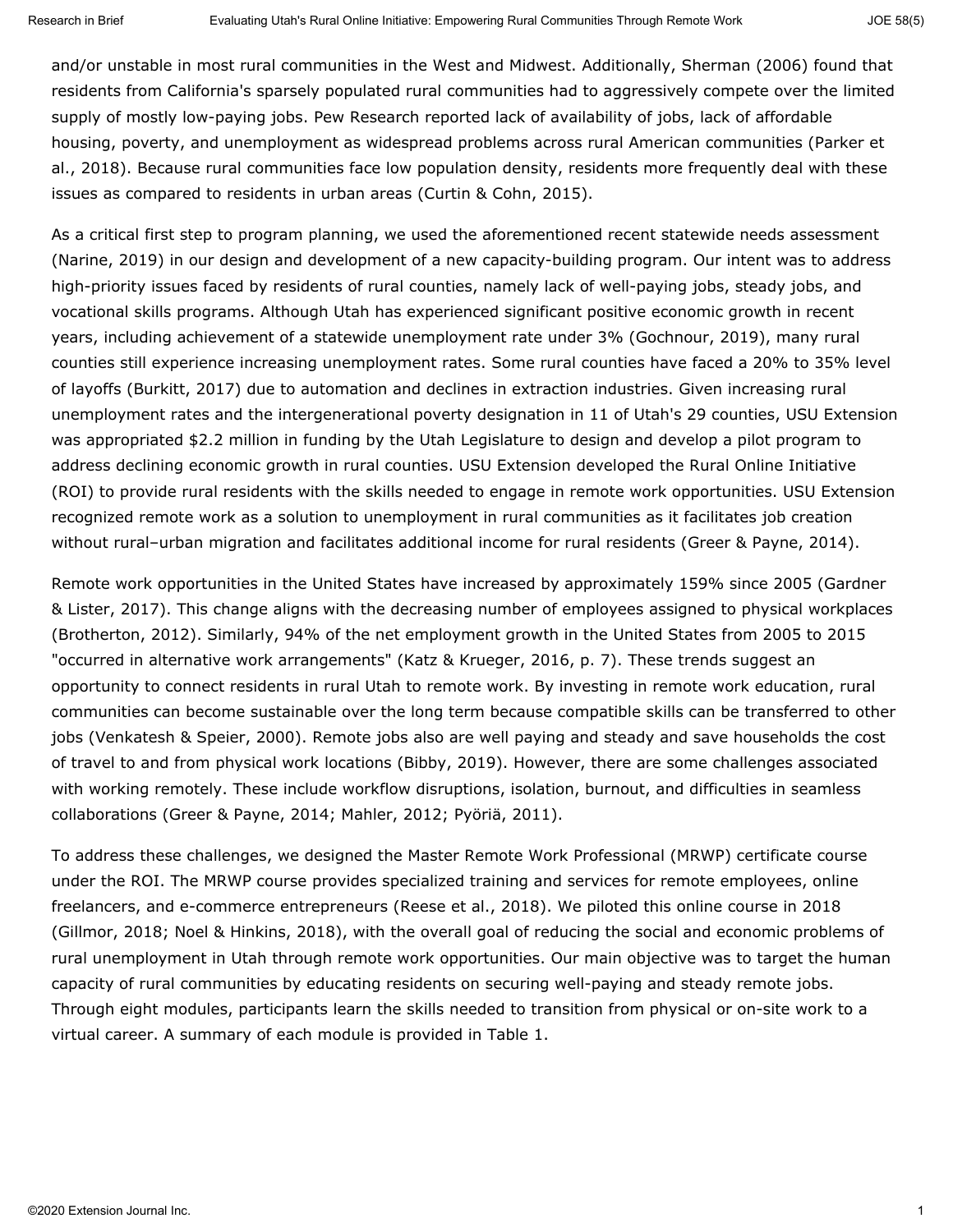### **Table 1.**

#### Module Summary of the Master Remote Work Professional Course

| Module                                                                                                     | <b>Description</b>                                                                                                  |  |
|------------------------------------------------------------------------------------------------------------|---------------------------------------------------------------------------------------------------------------------|--|
| Workday                                                                                                    | Describes components of a typical workday for remote workers and highlights expectations                            |  |
|                                                                                                            | Communication Explains effective communication using online tools such as Zoom and Slack                            |  |
| Workflow                                                                                                   | Defines workflow best practices that allow remote workers to identify priorities and create<br>effective schedules  |  |
| Productivity                                                                                               | Explains how to maintain productivity by implementing schedules, identifying type of work tasks,                    |  |
| and time                                                                                                   | and time tracking                                                                                                   |  |
| management                                                                                                 |                                                                                                                     |  |
| Teams                                                                                                      | Describes virtual team collaboration, trust among coworkers, and challenges of working in virtual<br>teams          |  |
| Compliance                                                                                                 | Outlines best practices for information security compliance and laws and regulations that protect<br>sensitive data |  |
| Critical thinking Defines work ethic, working independently, and thinking ahead; highlights tips on how to |                                                                                                                     |  |
|                                                                                                            | problem solve and deal with situations as they arise in a remote work environment (e.g., working                    |  |
|                                                                                                            | with team members in different time zones)                                                                          |  |
| Remote job                                                                                                 | Focuses on remote work opportunities, the application process, and credible remote work                             |  |
| development                                                                                                | companies                                                                                                           |  |

Legislatively funded programs must demonstrate public value. Therefore, we evaluated the short-term outcomes of the MRWP. In this regard, short-term outcomes refer to participants' knowledge, attitudes, skills, and aspirations (KASA) toward securing remote employment following completion of the MRWP certificate course. The targeting outcomes of programs (TOP) model (Rockwell & Bennett, 2004) guided our evaluation plan and served as a road map in planning the intervention to address the problem of rural unemployment. A key assumption of the TOP model is that the program development process can be reflected in the evaluation process. While the TOP hierarchy describes seven levels in program planning and evaluation, our results focus on short-term program outcomes (i.e., KASA).

The TOP model identifies seven steps in program planning. It begins with a description of the social, economic, and environmental (SEE) conditions to assess gaps between "what is" and "what should be." Desired practices are then determined; these are the actions or behaviors that play a role in closing the gap in SEE conditions. The next level, and most applicable to our study, details the KASA of participants, in our case, after completing the MRWP certificate course. The TOP model assumes that a positive change in KASA leads to adoption of desired actions or behaviors that closes the gaps in SEE conditions (Rockwell & Bennett, 2004). Following the TOP model, we theorized that if MRWP participants increase their knowledge and skills related to remote work, hold positive attitudes toward the benefits of remote work, and exhibit strong intentions to look for remote work, they are more likely to find remote work opportunities (i.e., medium-term outcome). Sequentially, short-term outcomes would likely lead to the realization of the medium-term outcomes of participants' finding and securing remote work. Next, if participants can maintain their remote employment over time, they are likely to benefit from increases in income and job satisfaction and an improved quality of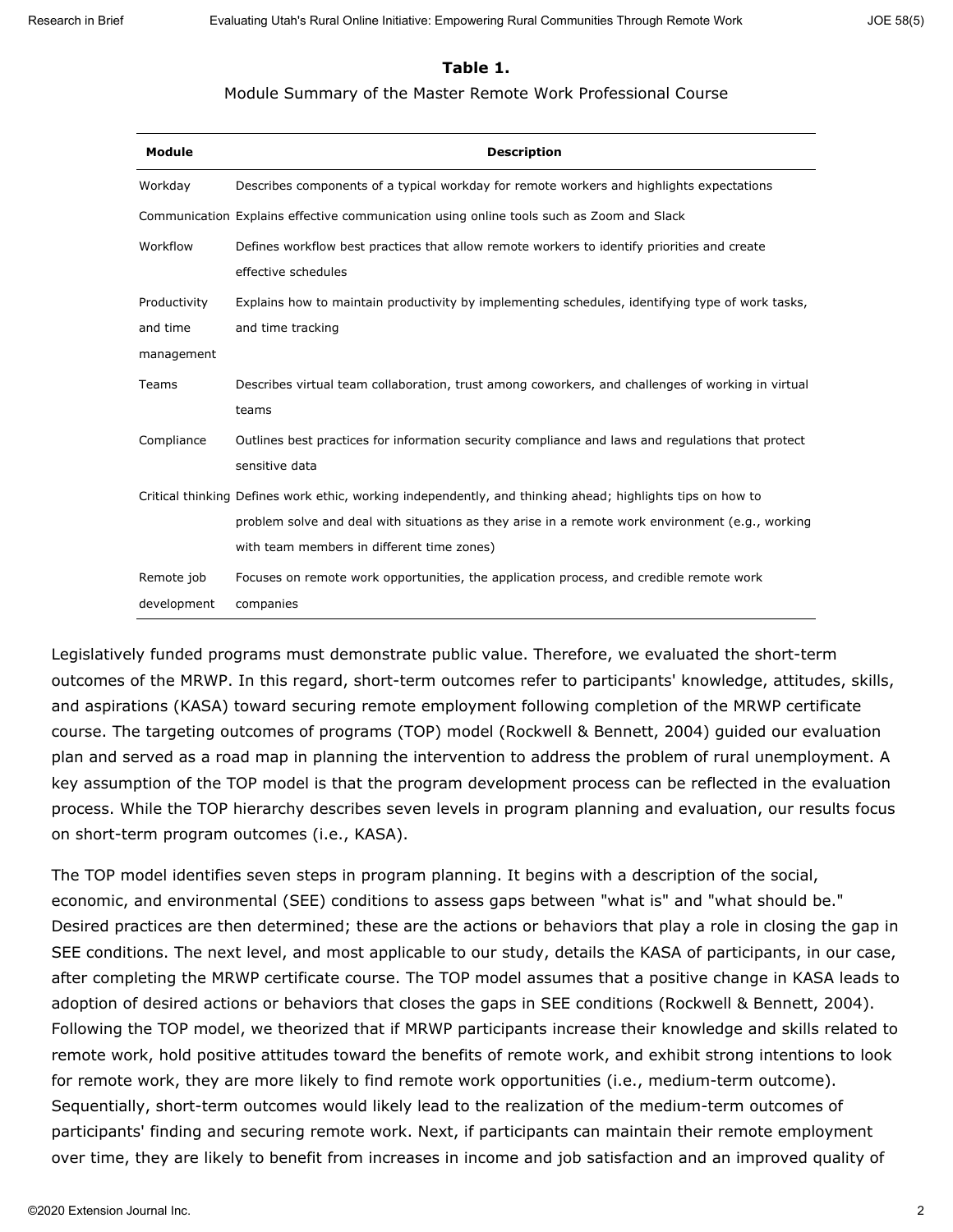life. In the long run, the social and economic problem of rural unemployment would decline, narrowing the relevant SEE gap. Other Extension professionals could consider Rockwell and Bennett's (2004) TOP model for planning and evaluating nonformal educational capacity-building programs in their own communities.

## **Methodology**

We attempted to collect data from a census of participants from the May to August 2019 cohorts of the MRWP course (*N =* 1,025). We used two methods for data collection: A mandatory pre-/posttest design measured knowledge gain (*N* = 1,025), and an exit questionnaire assessed participants' attitudes toward remote work, perceived skill acquisition, and aspirations for gaining remote employment (*n* = 455). The pre- and posttests consisted of exam-type questions based on the eight MRWP course modules. We used a paired-samples *t* test to measure knowledge change from before to after the course. The null hypothesis for the *t* test was rejected at *p* < .05. The tailored design method (Dillman et al., 2014) informed the exit questionnaire. The exit questionnaire assessed perceived skill improvements via multiple ordinal items related to seven operational constructs: work–life balance, productivity, problem solving, digital communication, online technology, teamwork, and career management. We used a 5-point Likert-type scale to assess individual items under each construct, and we interpreted overall mean scores for each construct using the following improvement scale: 1.00–1.49 = *much worse*, 1.50–2.49 = *somewhat worse*, 2.50–3.49 = *stayed the same*, 3.50–4.49 = *somewhat better*, and 4.50–5.0 = *much better* (Scales et al., 2009). The exit survey questionnaire was reviewed by a panel of experts for validity. Although we did not conduct a pilot test, we used a post hoc Cronbach's alpha to determine internal consistency reliability of operational constructs. An alpha value of 0.7 and above was considered acceptable (Field, 2006). All construct variables had acceptable internal consistency (see Table 3 in the Findings section). Descriptive statistics were reported for attitudes, skills, and aspirations.

## **Findings**

Although all participants were required to complete an attendance survey and pre- and posttests, only 455 responded to the voluntary exit questionnaire. Therefore, demographic data and knowledge gain were obtained for all participants enrolled in the course (*N* = 1,025), and data from the exit questionnaire reflected 455 participants (*n* = 455). Most MRWP course participants (74%) were female, and 37% were over 45 years old. About 16% had a high school diploma, 14% had an associate's degree, and 28% listed some college as their highest level of education. Even though most participants (71%) did not have remote work experience, a large proportion (92%) indicated that it was important or very important to them to acquire remote work skills. Regarding knowledge gain, results showed that there were statistically significant differences between pretest and posttest scores for all eight modules. These results indicated significant increases in participants' knowledge after completing all modules of the MRWP course (see Table 2).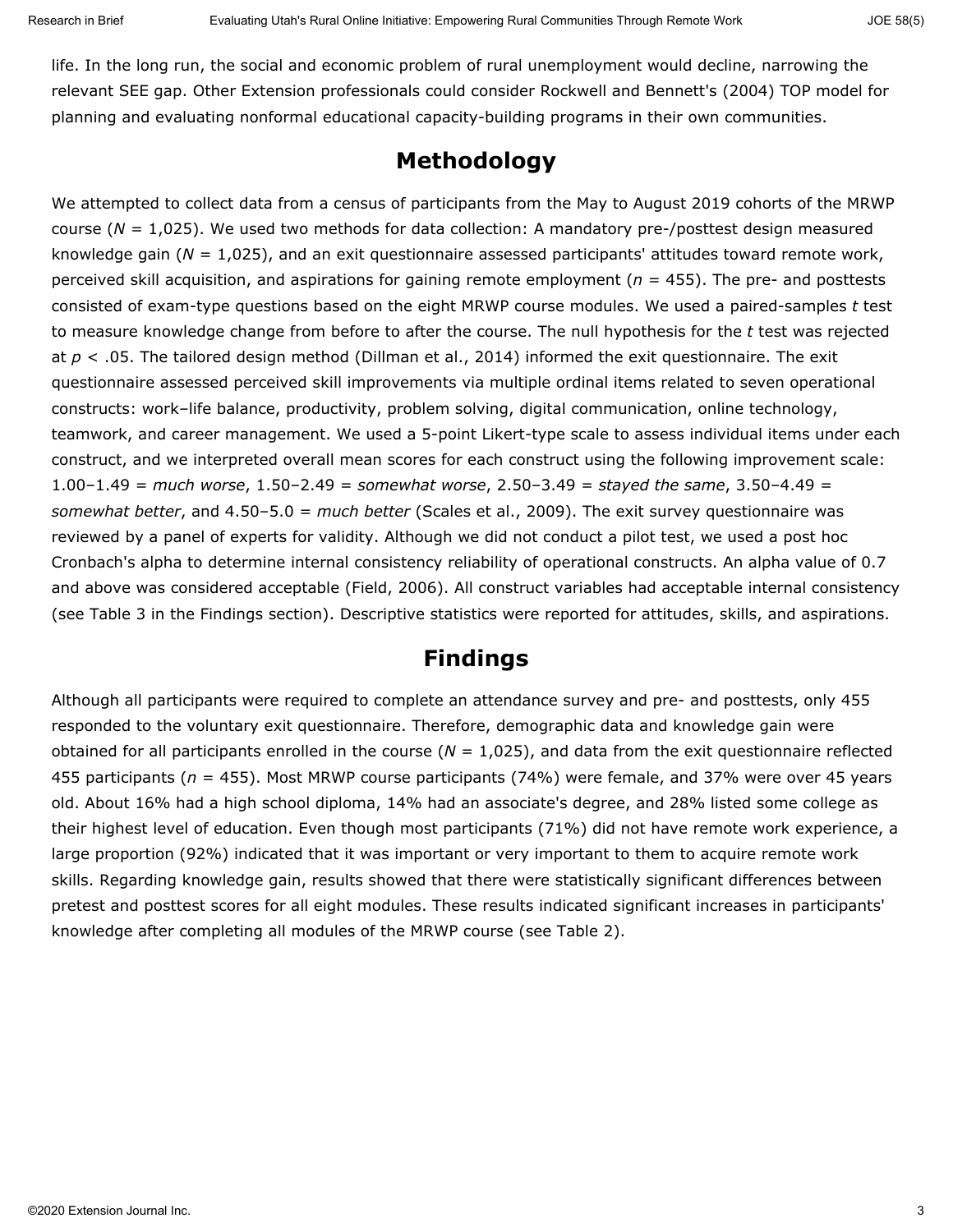| Module                 | M    | <b>SD</b> | t     | df  | p (one-tailed) |
|------------------------|------|-----------|-------|-----|----------------|
| Communication          | 1.50 | 2.83      | 7.88  | 222 | .000           |
| Compliance             | 4.22 | 2.96      | 19.61 | 188 | .000           |
| Critical thinking      | 2.80 | 2.40      | 15.81 | 185 | .000           |
| Productivity           | 3.12 | 2.83      | 15.58 | 198 | .000           |
| Remote job development | 1.52 | 2.86      | 7.16  | 181 | .000           |
| Teams                  | 1.08 | 2.01      | 7.55  | 196 | .000           |
| Workday                | 3.67 | 3.94      | 14.47 | 240 | .000           |
| Workflow               | 0.76 | 3.07      | 3.49  | 197 | .000           |

### **Table 2.** Paired-Samples *t*-Test Results for Assessing Changes in Knowledge

With respect to skills, on average, participants had high overall mean scores for work–life balance, productivity, problem solving, digital communication, online technology, teamwork, and career management. These results indicate that after completing the MRWP course, participants perceived that they had somewhat better abilities to balance their professional and personal lives, manage their professional and personal productivity, solve problems related to working remotely, communicate digitally, use online technology, contribute as a team member in their professional and personal lives, and manage their careers (see Table 3). When asked about attitudes toward their current jobs, on average, participants felt neutral toward their current job positions and desired higher incomes. Nearly all participants (96%) indicated feeling that their value as a remote worker was improved after completing the MRWP course, and 96% also said they felt empowered to seek remote work after completing the MRWP course.

| <b>Skill construct</b> | M    | <b>SD</b> | Cronbach's a |
|------------------------|------|-----------|--------------|
| Work-life balance      | 4.04 | .63       | .89          |
| Productivity           | 4.22 | .60       | .88          |
| Problem solving        | 4.13 | .64       | .88          |
| Digital communication  | 4.06 | .61       | .74          |
| Online technology      | 4.01 | .64       | .88          |
| <b>Teamwork</b>        | 4.10 | .66       | .94          |
| Career management      | 4.14 | .65       | .84          |

### **Table 3.**

Descriptive Statistics and Internal Consistency Results for Skill Constructs

# **Conclusions, Recommendations, and Implications**

The long-term goal of the MRWP course is to reduce the social and economic problems related to rural unemployment in Utah. Preliminary results from our study showed that desired short-term outcomes from the course were realized, which, over time, may translate into an increase in remote employment in rural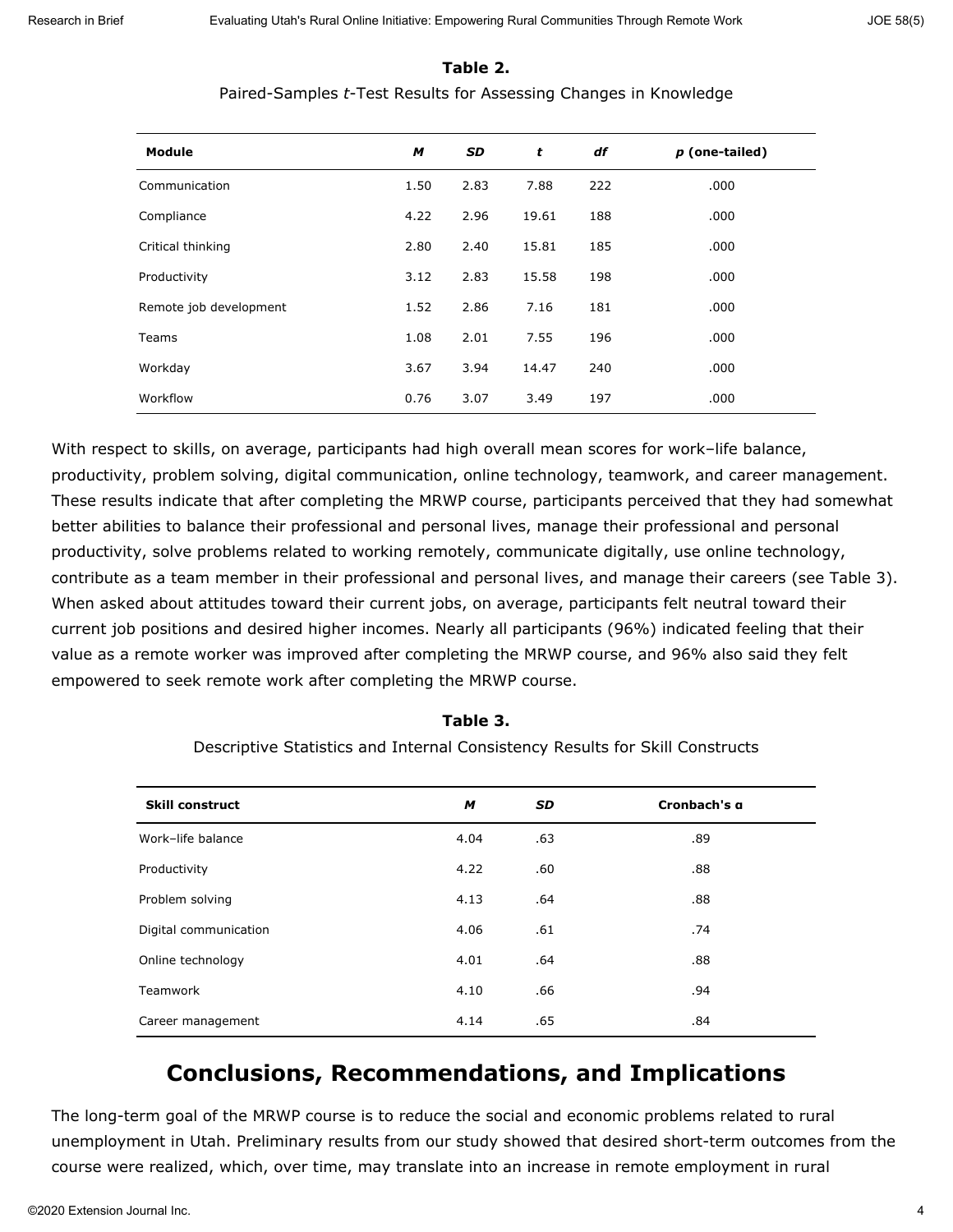communities. There was an increase in knowledge among the participants for all the online modules, and there were increases in participants' perceptions regarding their abilities to perform remote work skills. Additionally, our evaluation suggests that most participants had strong intentions and motivations related to seeking remote employment. As a capacity-building effort, the ROI program demonstrated how traditional rural economic development strategies can be adapted to meet community needs. Compared to traditional efforts that depend on job creation through business recruitment, the ROI program provides people in rural communities with the knowledge and skills they need to respond to challenges in their own communities, namely the key issues of well-paying and steady jobs.

On the basis of our study, we recommend formative evaluation for continuous improvement of the MRWP course and the ROI. We also recommend implementation of follow-up evaluations to measure participants' success in securing remote employment. To inform future efforts of the ROI, we plan to conduct a descriptive study on employers' knowledge and willingness to provide remote employment opportunities to qualified rural residents. Their perceptions of any skill gaps would provide us with vital information to refine the current intervention to facilitate greater long-term impacts.

Extension professionals can plan and evaluate their programs using the framework we have presented herein.

#### **Author Note**

Correspondence concerning this article should be addressed to Paul Hill. Email: [paul.hill@usu.edu](mailto:Paul.Hill@usu.edu)

### **References**

Bibby, A. (2019, December 13). *18 high paying remote jobs with \$100K+ salaries.* Flexjobs. <https://www.flexjobs.com/blog/post/top-paying-remote-jobs/>

Braverman, M. T., & Engle, M. (2009). Theory and rigor in Extension program evaluation planning. *Journal of Extension*, *47*(3), Article v47-3a1.<https://joe.org/joe/2009june/a1.php>

Brotherton, P. (2012). Alternative workforce programs are on the rise. *TD Magazine*, *66*(3), 28.

Burkitt, B. (2017, August 4). Gov. Herbert urges rural leaders to take action at summit. *The Spectrum.* [https://www.thespectrum.com/story/news/local/cedar-city/2017/08/04/gov-herbert-urges-rural-leaders-take](https://www.thespectrum.com/story/news/local/cedar-city/2017/08/04/gov-herbert-urges-rural-leaders-take-action-summit/541621001/)[action-summit/541621001/](https://www.thespectrum.com/story/news/local/cedar-city/2017/08/04/gov-herbert-urges-rural-leaders-take-action-summit/541621001/)

Curtin, L., & Cohn, T. J. (2015, January). Overview of rural communities: Context, challenges and resilience. *Psychology and AIDS Exchange Newsletter*. [https://www.apa.org/pi/aids/resources/exchange/2015/01/rural](https://www.apa.org/pi/aids/resources/exchange/2015/01/rural-communities)[communities](https://www.apa.org/pi/aids/resources/exchange/2015/01/rural-communities)

Dillman, D. A., Smyth, J. D., & Christian, L. M. (2014). *Internet, phone, mail, and mixed-mode surveys: The tailored design method* (4th ed.). John Wiley & Sons Inc.

Fetsch, R. J., MacPhee, D., & Boyer, L. K. (2012). Evidence-based programming: What is a process an Extension agent can use to evaluate a program's effectiveness? *Journal of Extension*, *50*(5), Article v50-5a2. <https://www.joe.org/joe/2012october/a2.php>

Field, A. (2006). *Reliability analysis*.<https://www.discoveringstatistics.com/repository/reliability.pdf>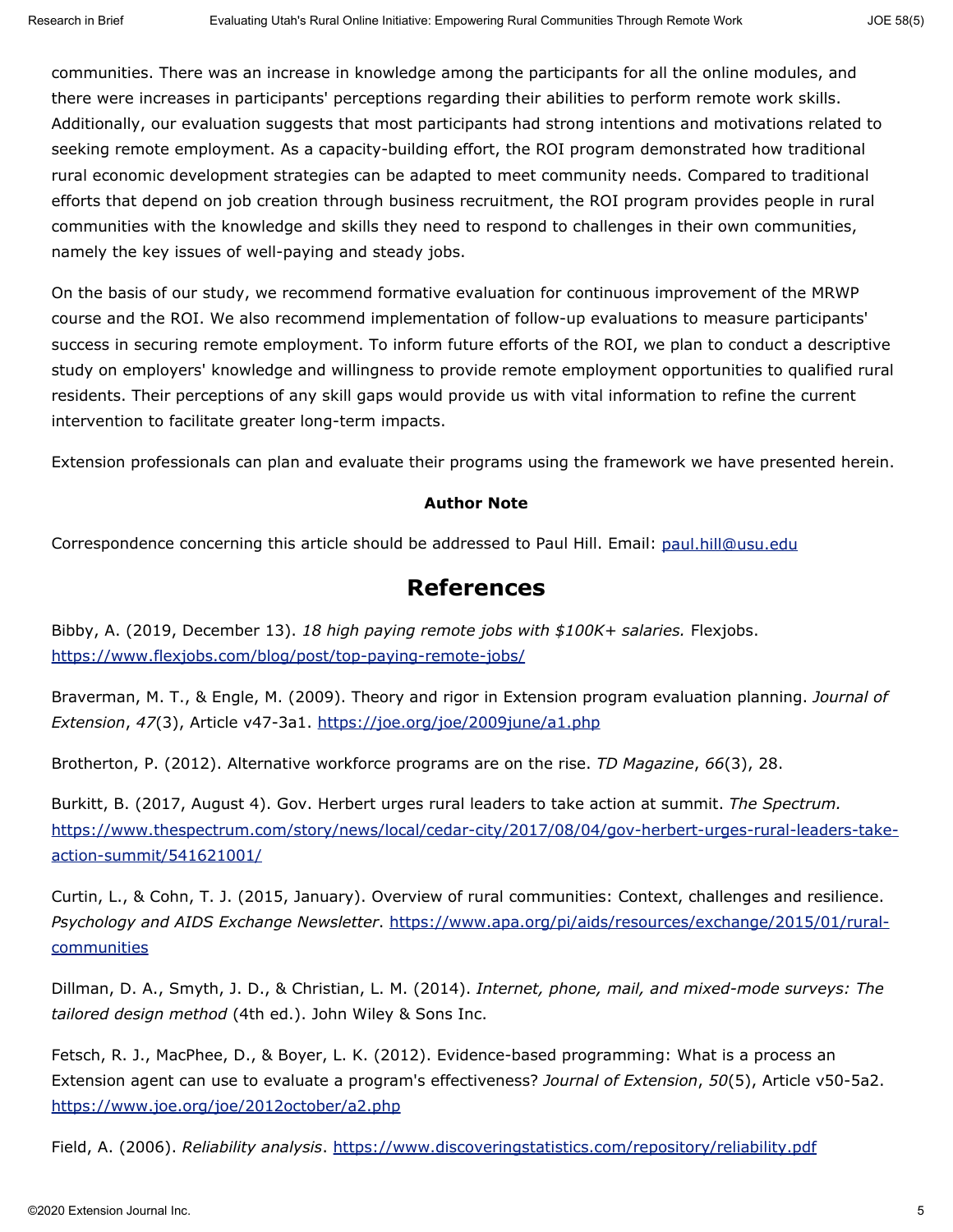Franz, N. K., & Townson, L. (2008). The nature of complex organizations: The case of Cooperative Extension. *New Directions for Evaluation*, *120*, 5–14.

Gagnon, R. J., Garst, B. A., & Franz, N. (2015). Looking ahead: Envisioning the future of the Extension program development model. *Journal of Human Sciences and Extension*, *3*(2). <https://www.jhseonline.com/article/view/691>

Gardner, K., & Lister, K. (2017). *2017 State of telecommuting in the U.S. employee workforce.* <https://www.flexjobs.com/2017-State-of-Telecommuting-US/>

Garst, B. A., & McCawley, P. F. (2015). Solving problems, ensuring relevance, and facilitating change: The evolution of needs assessment within Cooperative Extension. *Journal of Human Sciences and Extension*, *3*(2). <https://www.jhseonline.com/article/view/684>

Gillmor, L. (2018, December 20). *Rural initiatives to change the landscape of economic development.* Utah Governor's Office of Economic Development. [https://business.utah.gov/news/rural-initiatives-to-change-the](https://business.utah.gov/news/rural-initiatives-to-change-the-landscape-of-economic-development/)[landscape-of-economic-development/](https://business.utah.gov/news/rural-initiatives-to-change-the-landscape-of-economic-development/)

Gochnour, N. (2019, May 29). Utah's economic commonwealth. *Utah Business.* <https://www.utahbusiness.com/economies-utah/>

Graham, D. L., Arnold, S., & Jayaratne, K. S. U. (2016). Research priority 6: Vibrant, resilient communities. In T. G. Roberts, A. Harder, & M. T. Brashears (Eds.), *American Association for Agricultural Education national research agenda: 2016–2020* (pp. 1–66). University of Florida Department of Agricultural Education and Communication.

Greer, T. W., & Payne, S. C. (2014). Overcoming telework challenges: Outcomes of successful telework strategies. *Psychologist-Manager Journal*, *17*(2), 87–111.<https://doi.org/10.1037/mgr0000014>

Hetherington, C., Eschbach, C., & Cuthbertson, C. (2019). How evaluation capacity building grows credible and actionable evidence for Cooperative Extension programs. *Journal of Human Sciences and Extension*, *7*(2). <https://www.jhseonline.com/article/view/825>

Katz, L., & Krueger, A. (2016). The rise and nature of alternative work arrangements in the United States, 1995–2015. *National Bureau of Economic Research.* <https://doi.org/10.3386/w22667>

Mahler, J. (2012). The telework divide: Managerial and personnel challenges of telework. *Review of Public Personnel Administration*, *32*(4), 407–418.<https://doi.org/10.1177/0734371X12458127>

Narine, L. K. (2019). *Situational needs assessment of Utah.* Utah State University. <https://extension.usu.edu/employee/program-evaluation/statewide-needs-assessment>

Noel, M. E., & Hinkins, D. P. (2018). H.B. 327 Rural Online Initiative. <https://le.utah.gov/~2018/bills/static/HB0327.html>

Parker, K., Horowitz, J. M., Brown, A., Fry, R., Cohn, D., & Igielnik, R. (2018). *Views of problems facing urban, suburban and rural communities.* Pew Research Center. [https://www.pewsocialtrends.org/2018/05/22/views-of-problems-facing-urban-suburban-and-rural](https://www.pewsocialtrends.org/2018/05/22/views-of-problems-facing-urban-suburban-and-rural-communities/)[communities/](https://www.pewsocialtrends.org/2018/05/22/views-of-problems-facing-urban-suburban-and-rural-communities/)